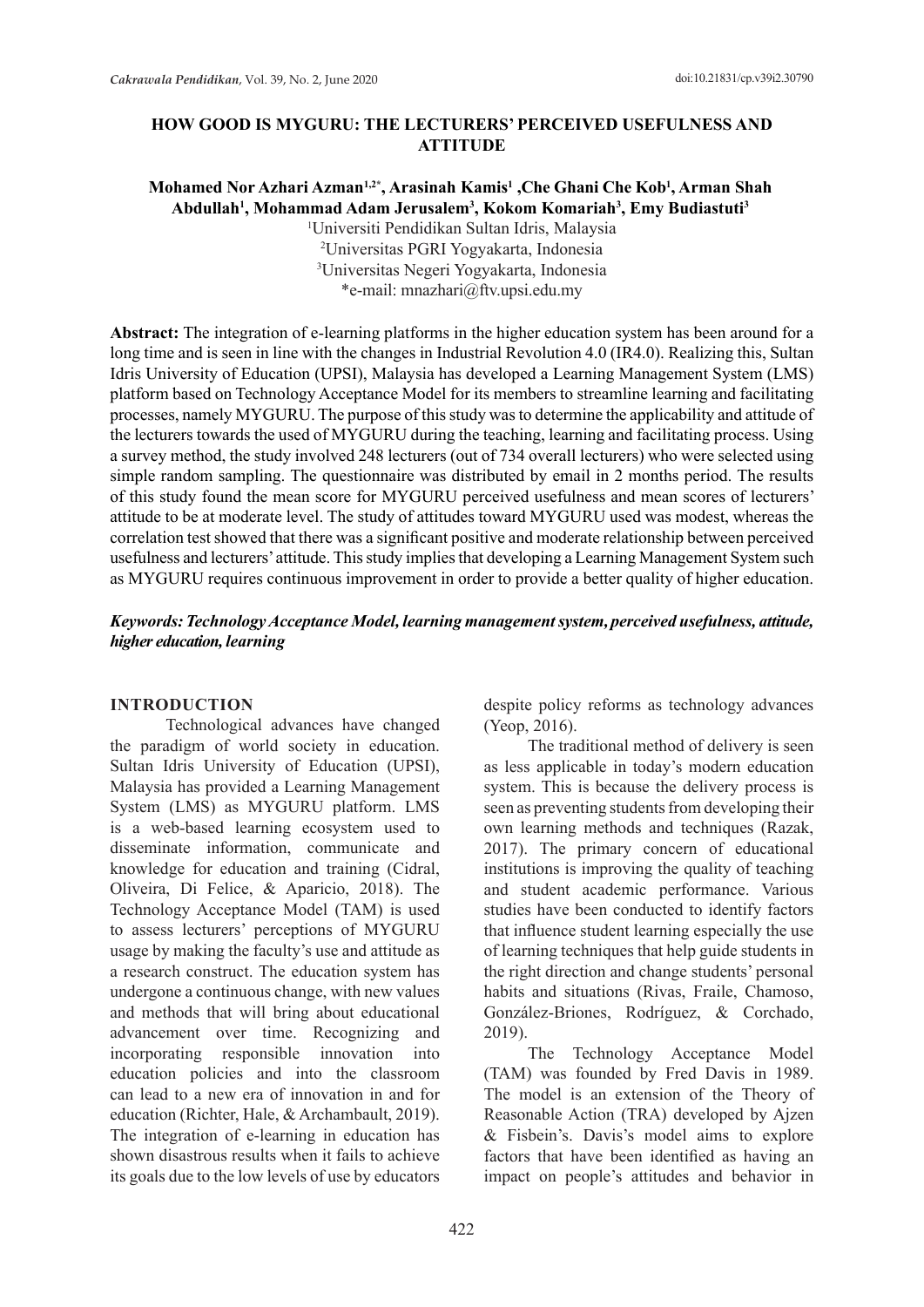accepting information technology. Through this Model, there are five main components namely perceived usefulness (PU), perceived ease of use (PEOU), attitude toward use (ATU), behavior intention (BI) and actual use (AU) to use IT. However, the study was conducted using only perceived usefulness (PU) and attitude (A). According to Davis (1989), PU is the level of consumer psychology to understand a particular system as performance enhancement has direct correlation with A and relationship with BI to use the Learning Management System (LMS) applications. Figure 1 presented the TAM.

The notion of usefulness (PU) is the level of acceptance of an individual who believes that the system is capable of positively impacting it. Consumption is the user's assessment of a matter. When a user feels that a system is useful, they will then assume that the system is useful for application (Elkaseh, Wong, & Fung, 2015; Zemudin & Salleh, 2017). The notion of usefulness refers to how much an individual believes the use of technology can improve their performance (Chinyamurindi & Shava, 2015). The notion of usefulness must be taken into account as it can have a great impact on the formation of attitudes and intentions using e-learning (Ibrahim, Leng, Yusoff, Samy, Masrom & Rizman, 2017).

Attitude toward use (ATU) is an attitude that an individual demonstrates when using a system and promoting it in the learning process. Attitude is important in shaping an individual's intention in accomplishing something. Attitudes consist of influences, cognitions and behaviors that lead to positive reactions and are able to form the intention to use the system (Hussein, 2017). Knowledge of lecturers' attitudes towards the use of technology and their impact on their work performance is very helpful in integrating technology into the teaching process. (Elkaseh *et al*., 2015).

Hamzah (2007) reported the rapid development of information and communication technology (ICT), UPSI has taken steps to enhance the use of ICT in managed the teaching and learning under the Computer Based Learning Unit (UPBK) during the month June 1999 where to development the electronic learning (e-learning) and computerbased in line with conventional learning. The learning management system provided by the

overseas agencies has been terminated due to the problems in provide the service e-learning. Therefore, in 2004 the management has replaced it with course management system developed by the local company known as MyGURU. The application of MyGURU is expected to work improved the quality of teaching and academic profile at UPSI. MyGURU administration submitted to the Center for Teaching and Multimedia Technology (PTPM) while the ICT Center provide the support and assistance with more friendly system this user has many additional features including online discussions, announcements, file sharing and monitoring. The system also allows lecturers controls and modifies the appearance and content of the aligned system with the topics being taught.

Usability perceptions influence consumer attitudes toward e-learning. When users find the system useful, it will change their attitude. Perceived usefulness has a significant relationship with attitude toward e-learning and intention to behave (Sakarji, Nor, Razali, Talib, Ahmad, & Saferdin, 2019; Salloum, Alhamad, Al-Emran, Monem, & Shaalan, 2019). The first (1) objective is to identify perceived usefulness of MYGURU use among lecturers, second (2) objective is to identify the attitude of lecturers towards the use of MYGURU and the hypothesis of perceived usefulness is positively related to the attitude of the lecturer to the used of MYGURU.

### **METHODS**

The design of this study is using a quantitative study, which is a survey method. The study design is a data collection strategy used to collect data. The design of the study was aimed at providing the framework and activities for the data collection and analysis process to answer the research questions that have been developed (Creswell, 2012). The study population was 734 lecturers consisting of nine faculty at UPSI and the method sampling applied for this research is purposive sampling. Referring to Krejcie & Morgan's (1970) table, the sample size was 248. Krejcie & Morgan's (1970) developed the formulas for determining the sample size for categorical types of data.

Table 1 is the source of the study's intrusions which contains two study variables in which the perceived usefulness is independent variable and the attitude towards use is dependent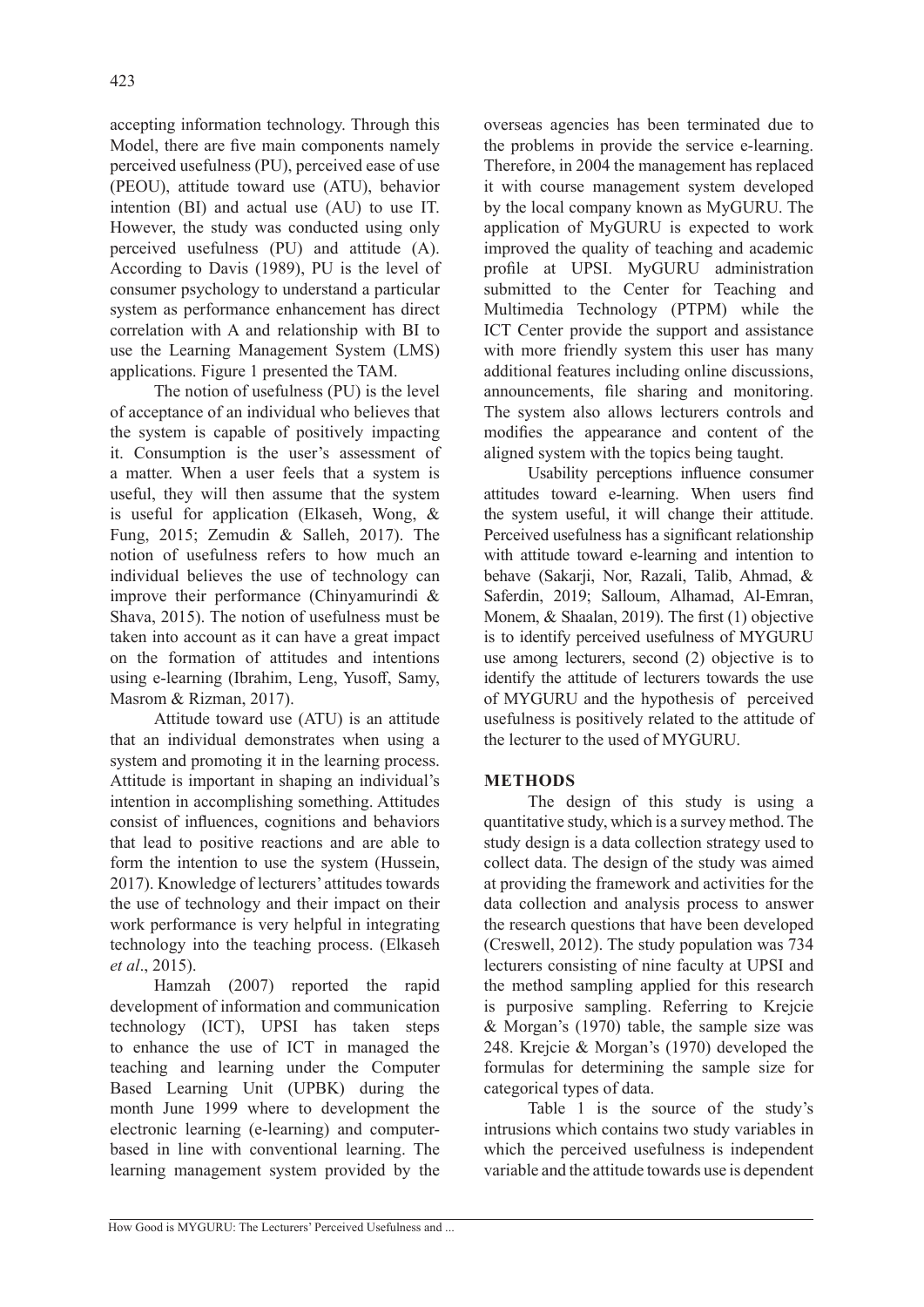

**Figure 1***.* **Technology Acceptance Model (David, 1989)**

|  | Table 1. The variables Based on Source and Number of Questions |  |  |  |  |
|--|----------------------------------------------------------------|--|--|--|--|
|--|----------------------------------------------------------------|--|--|--|--|

| <b>Variables</b>              | <b>Main References</b>               | <b>Number of items</b> |
|-------------------------------|--------------------------------------|------------------------|
| Perceived Usefulness          | Liaw & Huang $(2011)$                |                        |
| <i>(independent variable)</i> | Lin, Persada, & Nadlifatin (2014)    |                        |
|                               | Delone & McLean (2003)               |                        |
|                               | Ho $&$ Dzeng $(2010)$                |                        |
|                               | Chiu & Wang $(2008)$                 |                        |
|                               | Hassanzadeh, Kanaani, & Elahi (2012) |                        |
|                               | Islam $(2014)$                       |                        |
| Attitude                      | Liaw & Huang $(2011)$                |                        |
| <i>(dependent variable)</i>   | Lin et al. (2014)                    |                        |

variable.

Methods of authenticating the content of the instrument used from two panels of experts in education. Intrinsic reliability was conducted in a pilot study with 30 lecturers. The Alpha Cronbach's value is .886 for the perceived the usefulness of MYGURU and .802 for attitudes toward the use of MYGURU which are deemed to be high in its reliability (Creswell, 2012). The final questionnaire was distributed to the study sample by email for a period of 2 months. The analysis of this study uses descriptive analysis and correlation. The interpretation of mean scores for descriptive analysis is shown as Table 2.

**Table 2. Mean Classification by Scale**

| <b>Mean scale</b>    | Level    |
|----------------------|----------|
| $3.67 - 5.00$        | High     |
|                      |          |
| 2.34-3.66            | Moderate |
| $1.00 - 2.33$        | Low      |
| Source: Ahmad (2002) |          |

The Spearman's correlation will be used in this study where is a nonparametric measure of the strength and direction of association that exists between two variables measured on at least an ordinal scale.

### **RESULTS AND DISCUSSION Results**

The findings of this study describe descriptive analysis and inference to answer objectives 1 and 2.

Objective 1: to identify perceived usefulness of MYGURU use among lecturers.

The mean score for construction items perceived usefulness was modest as the mean value was 3.32 while the standard deviation was .620 (see Table 3).

Objective 2: to identify the attitude of lecturers towards the use of MYGURU.

The mean score for the constructs of attitudes toward MYGURU use was modest as the mean value was 3.03 while the standard deviation was .941 (see Table 4).

Hypothesis (*H1*): Perceived usefulness is positively related to the attitude of the lecturer to the used of MYGURU.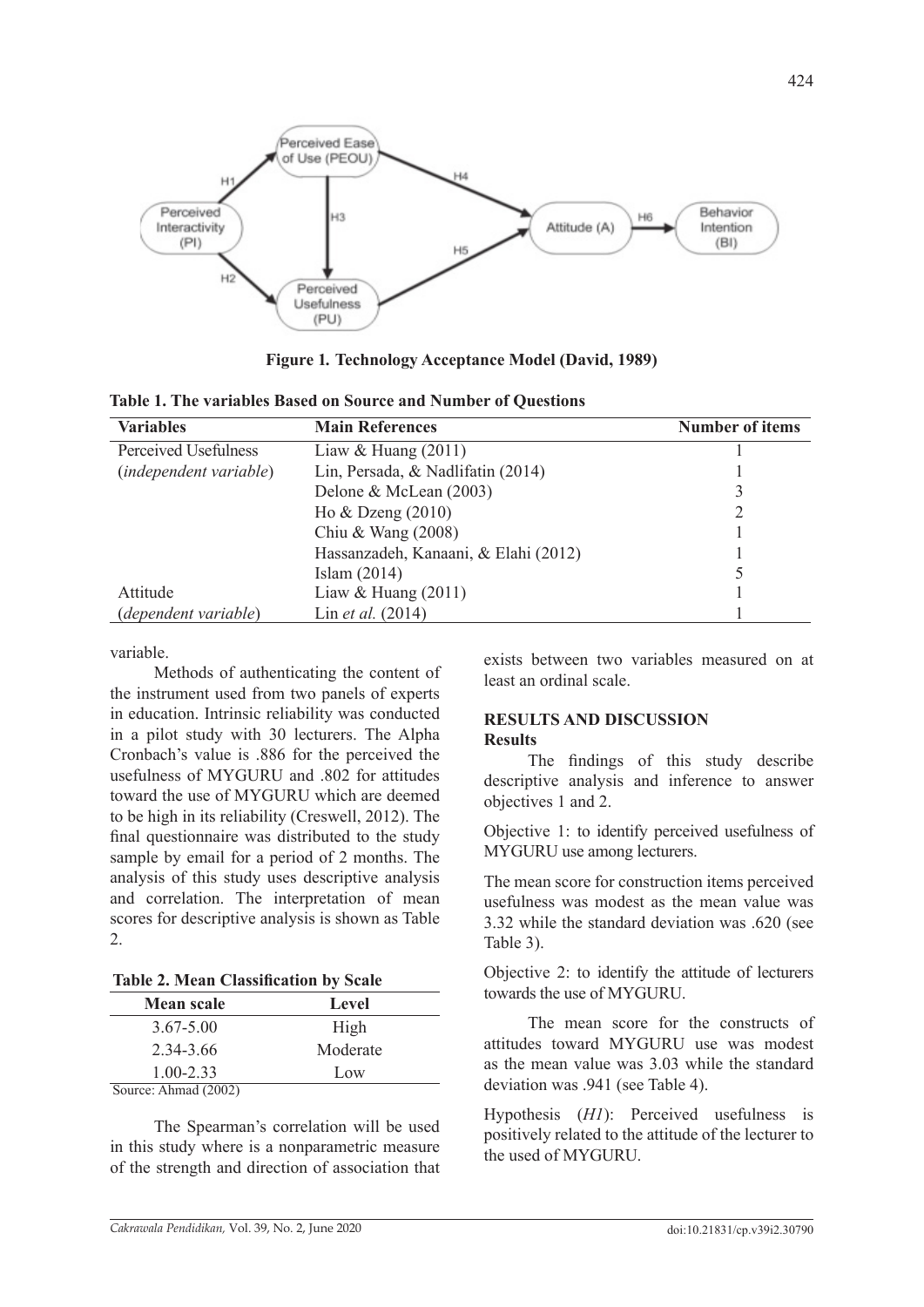**Table 3. Perceived Usefulness of MYGURU**

|                                                       |                | Frequency of responses (%) | Mean          | <b>Standard</b> |                        |      |           |
|-------------------------------------------------------|----------------|----------------------------|---------------|-----------------|------------------------|------|-----------|
| <b>No. Items</b>                                      | <b>SD</b>      | <b>NA</b>                  | <b>NS</b>     | $\mathbf{A}$    | <b>SA</b>              |      | deviation |
| 1. Able to motivate my learning                       | 6              | 33                         | 49            | 148             | 12                     | 3.51 | .872      |
| and facilitating processes.                           | (2.4)          | (13.3)                     | (19.8)        | (59.7)          | (4.8)                  |      |           |
| 2. Easy to use to communicate                         | 9              | 59                         | 26            | 134             | 20                     | 3.39 | 1.048     |
| with students.                                        | (3.6)          | (23.8)                     | (10.5)        | (54.0)          | (8.1)                  |      |           |
| 3. Network systems are not                            | 53             | 100                        | 39            | 52              | $\overline{4}$         | 2.41 | 1.091     |
| easy to down.                                         | (21.4)         | (40.3)                     | (15.7)        | (21.0)          | (1.6)                  |      |           |
| 4. The system guarantees the                          | 14             | 32                         | 42            | 150             | 10                     | 3.44 | .963      |
| storage of student assignment                         | (5.6)          | (12.9)                     | (16.9)        | (60.5)          | (4.0)                  |      |           |
| information and scores.                               |                |                            |               |                 |                        |      |           |
| 5. The system is capable of                           | 16             | 47                         | 75            | 104             | 6                      | 3.15 | .972      |
| storing large amounts of data.                        | (6.5)          | (19.0)                     | (30.2)        | (41.9)          | (2.4)                  |      |           |
| 6. Easy to uploading the<br>materials.                | 8              | 39                         | 28            | 163             | 10                     | 3.52 | .918      |
|                                                       | (3.2)          | (15.7)                     | (11.3)        | (65.7)          | (4.0)                  |      |           |
| 7. Interface is interesting                           | 6<br>(2.4)     | 66<br>(26.6)               | 26            | 138             | 12                     | 3.34 | 1.001     |
| (color, font, size)                                   |                |                            | (10.5)        | (55.6)          | (4.8)                  |      |           |
| 8. Access speed rates are<br>sufficient.              | 17<br>(6.9)    | 95<br>(38.3)               | 28<br>(11.3)  | 106<br>(42.7)   | $\overline{2}$<br>(.8) | 2.92 | 1.056     |
|                                                       |                |                            |               | 40              | $\overline{4}$         |      |           |
| 9. Has the ability to deal with<br>viruses / hackers. | 6<br>(2.4)     | 16<br>(6.5)                | 182<br>(73.4) | (16.1)          | (1.6)                  | 3.08 | .618      |
|                                                       | $\overline{4}$ | 33                         | 43            | 156             | 12                     | 3.56 |           |
| 10. Helps save time on learning<br>and programming.   | (1.6)          | (13.3)                     | (17.3)        | (62.9)          | (4.8)                  |      | .842      |
| 11. Help to improve my work                           | 12             | 67                         | 47            | 106             | 16                     | 3.19 | 1.057     |
| performance.                                          | (4.8)          | (27.0)                     | (19.0)        | (42.7)          | (6.5)                  |      |           |
| 12. It is an effective and                            | 9              | 32                         | 33            | 166             | 8                      | 3.53 | .890      |
| efficient learning and                                | (3.6)          | (12.9)                     | (13.3)        | (66.9)          | (3.2)                  |      |           |
| facilitating tool.                                    |                |                            |               |                 |                        |      |           |
| 13. Internet-based and easy to                        | $\overline{4}$ | 26                         | 26            | 166             | 26                     | 3.74 | .843      |
| access everywhere.                                    | (1.6)          | (10.5)                     | (10.5)        | (66.9)          | (10.5)                 |      |           |
| 14. To improve my learning                            | $\overline{2}$ | 35                         | 26            | 173             | 12                     | 3.64 | .813      |
| and facilitation.                                     | (.8)           | (14.1)                     | (10.5)        | (69.8)          | (4.8)                  |      |           |
| <b>Total of mean</b>                                  | 3.32           | .620                       |               |                 |                        |      |           |

Notes: SD=Strongly Disagree, NA=Not Agree, NS=Not Sure, A=Agree, SA=Strongly Agree

#### **Table 4. Attitudes toward the Use of MYGURU**

| <b>No. Items</b>                                                                     |              | Frequency of responses $(\% )$ | Mean         | <b>Standard</b> |             |      |           |
|--------------------------------------------------------------------------------------|--------------|--------------------------------|--------------|-----------------|-------------|------|-----------|
| <b>MYGURU</b>                                                                        | <b>SD</b>    | <b>NA</b>                      | NS           | A               | <b>SA</b>   |      | deviation |
| 1. It can be used by anyone<br>without the need for<br>expertise in computer skills. | 10<br>(4.0)  | 60<br>(24.2)                   | 41<br>(16.5) | 117<br>(47.2)   | 20<br>(8.1) | 3.31 | 1.051     |
| 2, Using it is the same as<br>reading using a backboard.                             | 33<br>(13.3) | 89<br>(35.9)                   | 40<br>(16.1) | 79<br>(31.9)    | (2.8)       | 2.75 | 1.125     |
|                                                                                      | 3.03         | .941                           |              |                 |             |      |           |

*Notes: SD=Strongly Disagree, NA=Not Agree, NS=Not Sure, A=Agree, SA=Strongly Agree*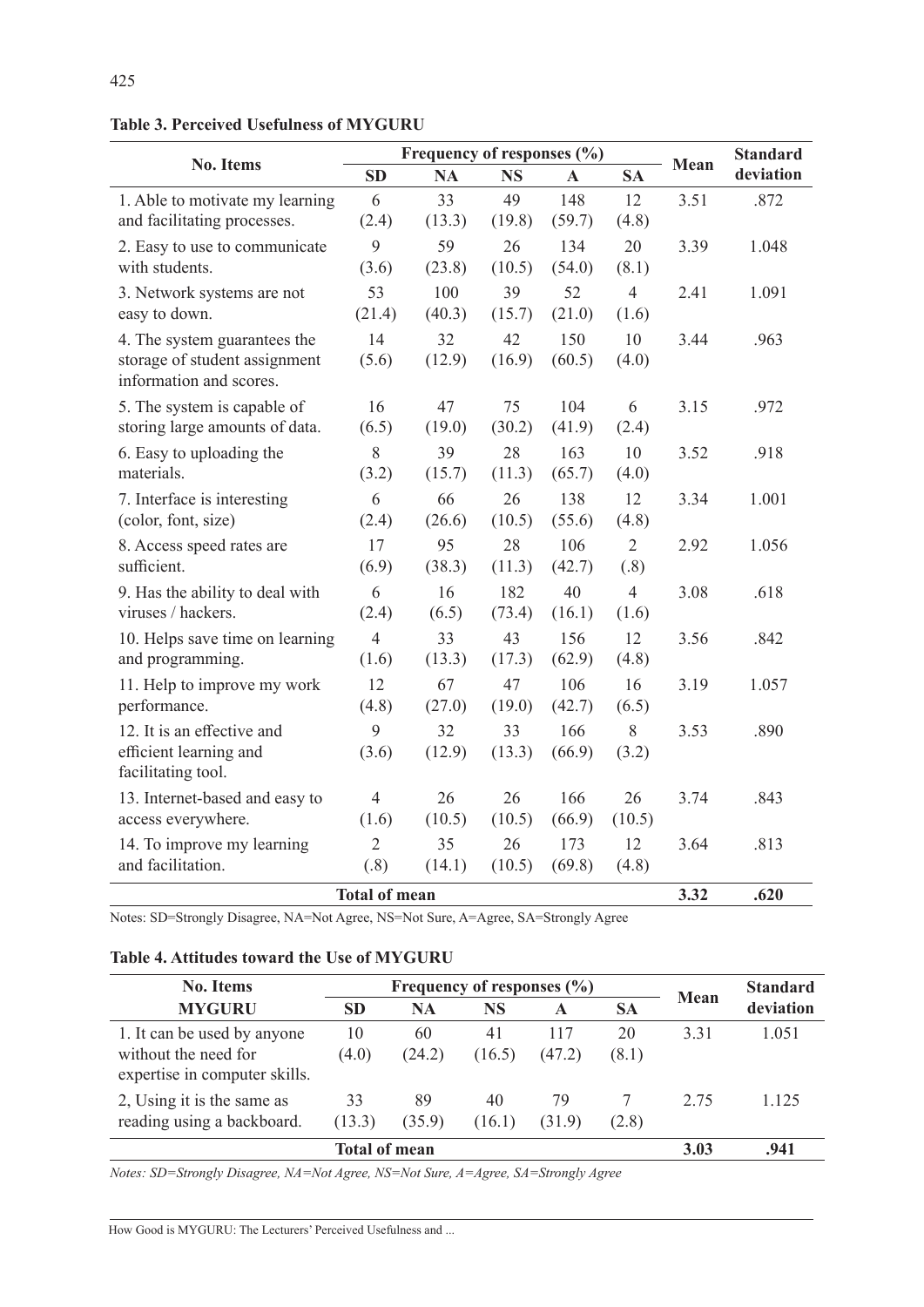The study found that 169 respondents had a negative attitude towards the used of learning management system. The remaining 97 people have positive attitudes. Table 5 shows the frequency, percentage and distribution of learning management system attitude scores on MYGURU.

The results of the Spearman's correlation test showed that there was a significant positive and moderate relationship between perceived usefulness and lecturers' attitude,  $rs = .485$  ( $p <$ .05). Therefore, the *H1* hypothesis is accepted as the positive perception (PU) positively associated with (A) lecturers' attitudes toward the used of learning management system.

### **Discussion**

The impression of usability on MYGURU is at a moderate level. Findings in line with Sakarji *et al*., (2019); Islam (2015) state that e-learning is positive which helps in efficient information retrieval. Accessibility gives MYGURU a high positive response from lecturers. This finding was supported by Fauzi & Azlyzae (2019); Taat  $&$  Francis (2020) state that the ability to use wireless to help access or learning is carried out regardless of location is one of the positive advantages of an application. The mean score for the lecturer's attitude is moderate to positive. This finding is in line with Cakir & Solak (2015); Fathema, Shannon, & Ross (2015) who found that participants' perceived value of e-learning was positive. In addition, the attitude of lecturers through the use of MYGURU in UPSI was mostly negative. This finding is contrary to Seyal & Rahman (2015); Hussein (2017) states that consumer attitudes towards the use of e-learning systems are positive.

Based on the Spearman's correlation between the perceived usefulness and lecturers' attitude shows significant positive and moderate relationship towards the used of learning management system. This finding is supported by Salloum *et al*. (2019); Sakarji *et al*. (2019) stated that the perceived usefulness of the lecturer has a positive relationship in influencing the attitude toward developing my intention. Useful and easy-to-use perceptions are not a major factor in the formation of attitudes and in influencing intentions towards implementing e-learning systems (Hussein, 2017). However, different situations are shown when the notion of ease of use is an important construct for the usefulness and attitude of a technology. This is because when technology is difficult to use, no matter how functional it may be, users will not be attracted (Buabeng-Andoh, Yaokumah, & Tarhini, 2019). In addition, the perception of technology's use affects users' attitudes and intentions to use them. This will determine the actual use of a technology system by an individual (Yoshida, 2016).

The highest score for perceived usefulness of MYGURU is helps save time on learning and programming with mean value score of 3.56. MYGURU is an effective web based learning especially to cater huge number of class students, and all the evidence teaching and learning activities such as lecturer notes, assignment, forum, quiz and video conference is stored in MYGURU as well as for the long learning distance is efficient. E-learning helps manage the time of the instructor in implementing PdPc sessions with wireless usage capabilities regardless of place and time (Stapa, Ibrahim & Yusoff, 2017; Fauzi & Azlyzae, 2019; Taat & Francis, 2020). Thus, MYGURU provide blended learning tools, where not all the time lecturer have to meet the students for 14 weeks per semester. Instead of having lecturer via face to face with students, they can communicate with all the students via MYGURU platform to have lecture online, save the video lecture online, having forum with the students and easy to trace those students who attend the online class via MYGURU. While, the benefits for the university academic management, the MYGURU are able to monitor

**Table 5. Frequency, Percentages and Distribution of Learning Management System Attitude Scores on MYGURU**

| <b>Marks</b> | <b>Frequency</b> | <b>Percentages</b> | <b>Attitude</b> |               |
|--------------|------------------|--------------------|-----------------|---------------|
| $2 - 5$      | 62               | 25.0               | Negative        |               |
|              | 107              | 43.1               | Negative        | $169(68.1\%)$ |
| $7 - 10$     | 79               | 31.9               | Positive        | $97(31.9\%)$  |
| <b>Total</b> | 248              | 100.0              |                 |               |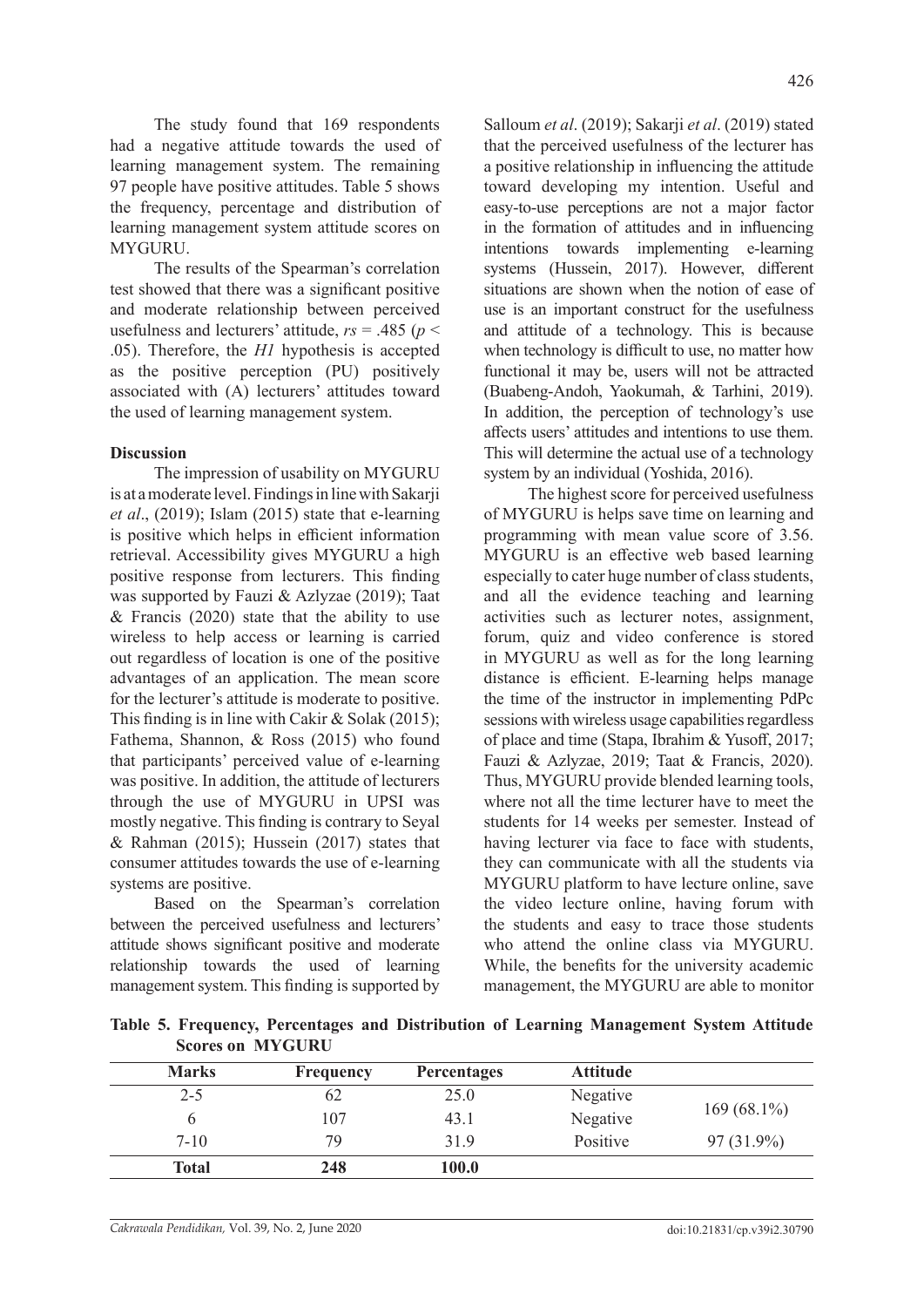the lecturer activities in line with the Industrial Revolution 4.0 for education and accessible for the accreditation process where the MYGURU can retrieve al the evidences of teaching and learning activities. Therefore, the perceived usefulness of MYGURU not only satisfy of saving time on learning and programming for the lecturer but also cater the needs of the student and university academic management.

The second highest mean score is 3.53 for perceived usefulness is an effective and efficient learning and facilitating tool. As the nation is moving towards to Industrial Revolution 4.0 for education, the teaching and learning can reach beyond classroom walls and connect your online class via single-touch on your smart phone or touch screen monitor. Khalil & Awani (2018) investigated that there are 25 million (80%) out of 31 million of Malaysia population active user for internet access and most of the youth today have smart phone. The students found it easy to reach the lecture via MYGURU platform not just during the formal classroom time for teaching and learning but can reach beyond classroom walls with active learning process and social learning. The data indicated the lecturers have good management in facilitating the process of learning and teaching where easy to monitor the assignment submitted by the student. The assignment form can be essay writing, report writing, project, video (can be uploaded via YouTube link), online quiz and online game. On the other hand, the online platform provide paperless environment and lecturer no longer have to spend so much time running copies or shuffling papers around and will have more time to teach and plan their lesson with more sustainable and efficient workflow.

While the perceived usefulness for easy to uploading the materials is the third highest mean score where lecture the do not have any problem to upload the teaching and learning documents and the students able to download the materials that they required. MYGURU can save the previous semester of lecture notes and carry forward for the next semester. The teaching and learning materials can be updated and replace with the latest version the used for the students. E-learning demonstrates positive uses and helps users to access information more efficiently online (Sakarji *et al*., 2019).

In addition, the mean score for the easy

to use to communicate with students under the perceived usefulness is 3.39 where the data presented the moderate level achievement. The lecturer able to instruct the student regarding forum, assignment, project and quiz to ensure the student understanding in line with the learning outcome of the course. In contrast based on Hamzah (2007) findings, the response lecture on using the MYGURU 2 forum mean score is 3.67 where the interaction discussion between lecturer and students achieved high level results as compare to the mean score results of MYGURU in 2020. This is due to the used of mobile instant messaging such as Whatsapp support become popular and widely applied for teaching and learning in higher education, classroom interaction and discussion, administrative support and language learning (So, 2016; Lauricella & Kay, 2013; Goh, Seet, & Chen, 2012). Therefore, the communication via forum in MYGURU become less popular where system required to login and setup the topic to discuss but via WhatsApp the used to extend and re-enforce the concepts learnt in the class, and provide a channel for the students to communicate with the instructor beyond the classroom walls. The challenge for the MYGURU is to have better service than WhatsApp or to be part complement in the MYGURU system where the lecture is easy to access and fast to disseminate the information regarding the teaching and learning to the students.

The lowest mean score (2.41) for PU is network systems are not easy to breakdown which fall under moderate level. This shows that the MYGURU is frequently occurred breakdown as the system is setup in 2004 where the management of UPSI required to take further action to overcome this matter to avoid the user of the system become demotivated. The MYGURU is using the center data or their own server and the system already saved a lot data since 2004 and required more data space to cater the user needs which link to education tool teaching and learning. The MYGURU is the process of upgrade the system in order to cater the latest technology in Learning Management System. MYGURU is not just good provide the software but required to have good hardware system especially the network systems and also have good security system to protect all the important data. Thus, the university also already used the feasibility of outsourcing the management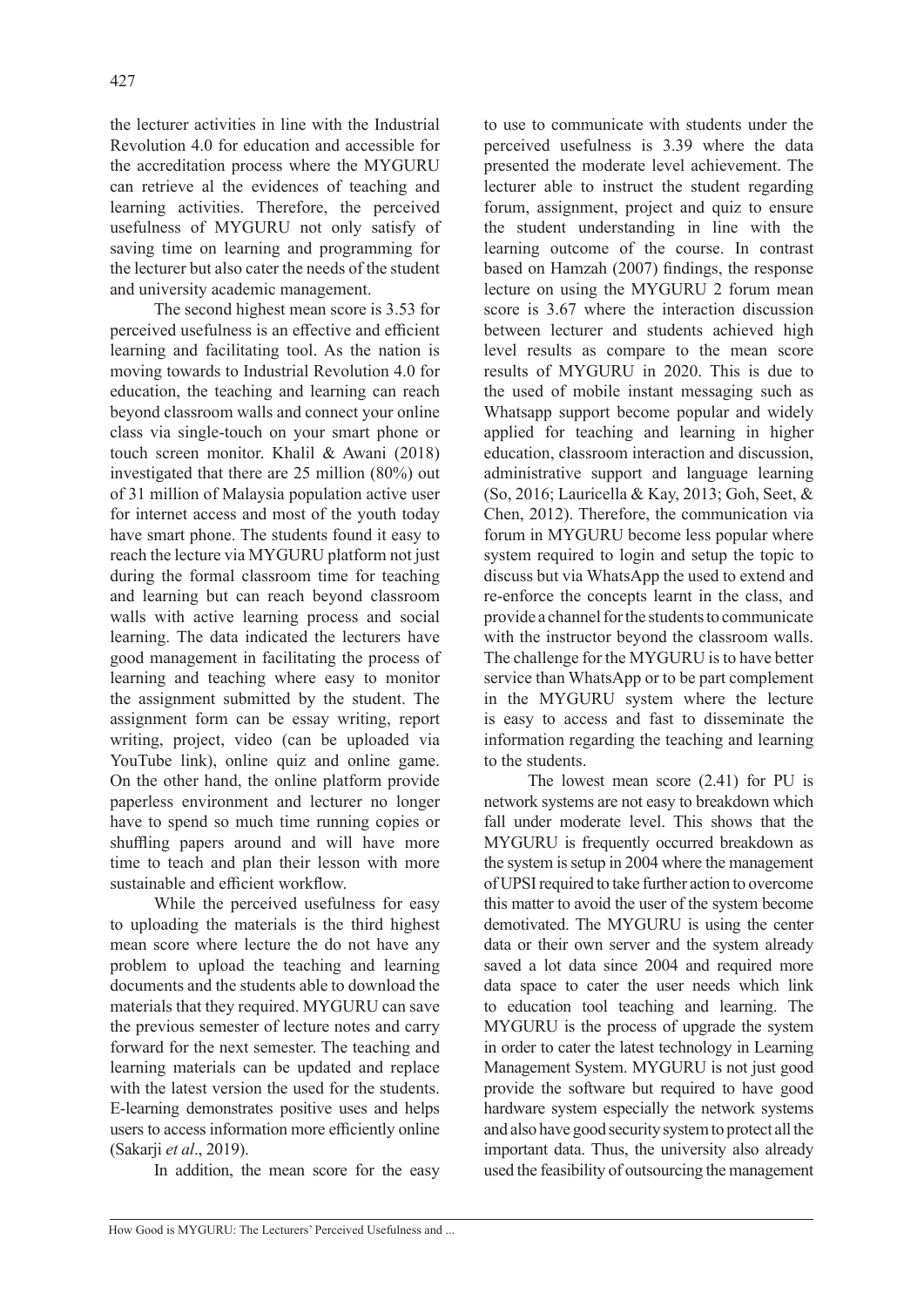of application performance from developers to cloud operators where the system is monitorless model to streamline application deployment by delegating performance management (Grohmann, Nicholson, Iglesias, Kounev, & Lugones, 2019).

On the other hand, the result for attitude towards the use of MYGURU where the mean value is 3.03 with modest level. However, the findings of the study participants' attitude towards the use of e-learning is modest, but may change in a positive manner if the learning management system meets current user needs (Cakir & Solak, 2015). Lecturers' attitudes toward technology and their impact on their work performance have been helpful in integrating technology that is more relevant to the teaching process (Elkaseh *et al*., 2015). The negative attitude can be solved, if the learning management system able to cater the hardware of the specification especially the internet and network. Consumer attitudes towards the use of the system remain positive and significant as consumers believe and believe that e-learning is best used for better information (Seyal & Rahman, 2015; Fathema *et al*., 2015; Abidin & Husseini, 2014).

MYGURU enhanced the learning management system that connecting between the lecturer and students as well as help the management to make any decision to improve the learning facilities that enquired by the lecturer where all the documents teaching and learning is recorded and easy to be access via smart phone, notebook and laptop. The communication between the lecturer and students become more effective and enhanced the creativity of the lecturer to approach the student needs.

This study helps the management of UPSI to understand the MYGURU performance and integrate it into the system in line with the current needs of the lecturers especially launching learning and facilitating sessions. This is important because improving the quality of the system can improve the effectiveness of the learning process. In addition, this study helps the lecturer to state the actual performance of the existing MYGURU system for ICT in terms of its usefulness. This directly helps the lecturer use the MYGURU without having difficulty in furthering each and every case of the learning process. This indirect effect will influence the perception and attitude of the lecturer and thus encourage the use of MYGURU more proactively.

Furthermore, the study of MYGURU can also help students to use the MYGURU smoothly without the difficulty of applying it during the learning and facilitating process especially in obtaining information from lecturers.

## **CONCLUSION**

The perceived of usefulness to the MYGURU generally plays a very important role in influencing the level of lecturer acceptance. Through feedback from the respondents, it was found that most respondents expressed agreement on the usefulness of the system. However, the level of attitude expressed by the lecturers is modest. Furthermore, the attitude towards the use of MYGURU certainly has a strong influence on the perceived usefulness of the lecturers. This can be seen when there is a positive relationship between the two attitude variables and their perceived usefulness. The successful factor of the used of MYGURU required a good software application that able to manage the administration, documentation, tracking, reporting, and delivery of educational courses and blended learning as well as have a good specification of hardware in term of provide stable data center or cloud system that stores the data in the public cloud which may exposed to security issues. In light of this, it was found that the notion of usefulness is very much related to the formation of the lecturer's attitude which in turn will determine the attitude of the lecturer whether positive or negative to the use of MYGURU.

### **ACKNOWLEDGEMENT**

The authors are grateful thank to the Universiti Pendidikan Sultan Idris for the funding of this project grant (2019-0241-109-01). This research is a matching grant between Universiti Pendidikan Sultan Idris and Universitas Negeri Yogyakarta.

### **REFERENCES**

Abidin, J., & Husseini, M. (2014). Iranian attitudes and test mode preference: Factors contributing to the acceptance of computerized test. *Asian Journal of Assessment in Teaching and Learning*, *4*(2014), 1-18. https://ejournal.upsi.edu. my/index.php/AJATeL/article/view/1952.

Buabeng-Andoh, C., Yaokumah, W., & Tarhini,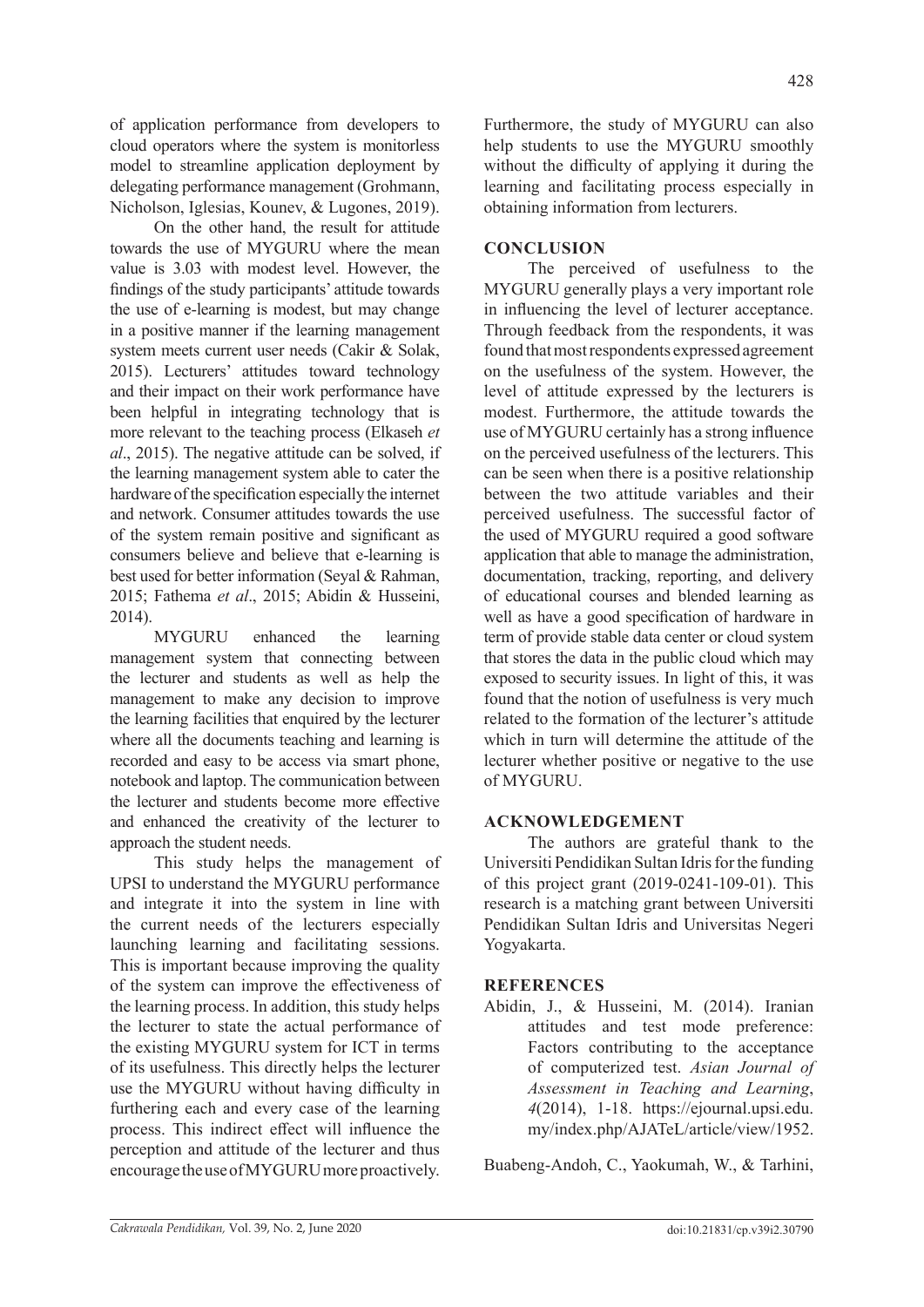A. (2019). Investigating students' intentions to use ICT: A comparison of theoretical models. *Education and Information Technologies*, *24*(1), 643- 660. doi:10.1007/s10639-018-9796-1.

- Cakir, R., & Solak, E. (2015). Attitude of Turkish EFL learners towards e-Learning through TAM model. *Procedia-Social and Behavioral Sciences*, *176*(2015), 596- 601. doi:10.1016/j.sbspro.2015.01.515.
- Chinyamurindi, W., & Shava, H. (2015). An investigation into e-learning acceptance and gender amongst final year students. *South African Journal of Information Management*, *17*(1), 1-9. doi:10.4102/ sajim.v17i1.635.
- Chiu, C. M., & Wang, E. T. (2008). Understanding Web-based learning continuance intention: The role of subjective task value. *Information & Management*, *45*(3), 194-201. doi:10.1016/j.im.2008.02.003.
- Cidral, W. A., Oliveira, T., Di Felice, M., & Aparicio, M. (2018). E-learning success determinants: Brazilian empirical study. *Computers & Education*, *122*(July), 273- 290. doi:10.1016/j.compedu.2017.12.001.
- Creswell, J. W. (2012). *Educational research: Planning, conducting and evaluating quantitative and qualitative research* (4th ed.). Boston, MA: Pearson Education.
- Davis, F. D. (1989). Perceived usefulness, perceived ease of use, and user acceptance of information technology. *MIS Quarterly*, *13*(3), 319-340. doi:10.2307/249008.
- DeLone, W., & McLean, E. (2003). The DeLone and McLean model of information systems success: A ten-year update. *Journal of management information systems*, *19*(4), 9-30. doi:10.1080/07421 222.2003.11045748.
- Elkaseh, A. M., Wong, K. W., & Fung, C. C. (2015). The acceptance of e-learning as a tool for teaching and learning in Libyan higher education. *International Journal of Information Technology*, *3*(4), 1-11. http://www.ipasj.org/IIJIT/IIJIT.htm.
- Fathema, N., Shannon, D., & Ross, M. (2015). Expanding the Technology Acceptance Model (TAM) to examine faculty use of learning management systems (MYGURUs) in higher education institutions. *Journal of Online Learning & Teaching*, *11*(2), 210-232. http://jolt. merlot.org/Vol11no2/Fathema\_0615.pdf.
- Fauzi, M., Azlyzae, N., & Kadir, Z. (2019). Hubungan gaya pembelajaran dan pencapaian pelajar-pelajar semester 1 Diploma Teknologi Maklumat (teknologi digital) di politeknik dengan menggunakan aplikasi pspd e-learning bagi kursus PSPD*.* [The relationship of learning styles and achievement of the 1st semester students of the Information Technology Diploma (digital technology) in polytechnics using the PSPD e-learning application for PSPD courses]. *International Conference on Global Education*, *1*(1), 808-817. http:// fhum.unespadang.ac.id/index.php/ICGE/ article/view/8.
- Goh, T. T., Seet, B. C., & Chen, N. S. (2012). The impact of persuasive SMS on students' self‐regulated learning. *British Journal of Educational Technology*, *43*(4), 624-640. doi:10.1111/j.1467-8535.2011.01236.x.
- Grohmann J., Nicholson P. K., Iglesias J. O., Kounev S., & Lugones, D. (2019). Monitorless: Predicting performance degradation in cloud applications with machine learning. *Middleware 2019 - Proceedings of the 2019 20th International Middleware Conference*, 149-162. doi:10.1145/3361525.3361543.
- Hamzah, M. (2007, 2-5 November). Keberkesanan penggunaan perbincangan atas talian dalam Portal My Guru 2 terhadap pembelajaran di UPSI. [Effective use of online discussions in My Guru Portal 2 for learning at UPSI]. *Proceedings of the 1st International Malaysian Educational Technology Convention 2007*. Kuala Lumpur: META, pp. 242-247.

Hassanzadeh, A., Kanaani, F., & Elahi, S.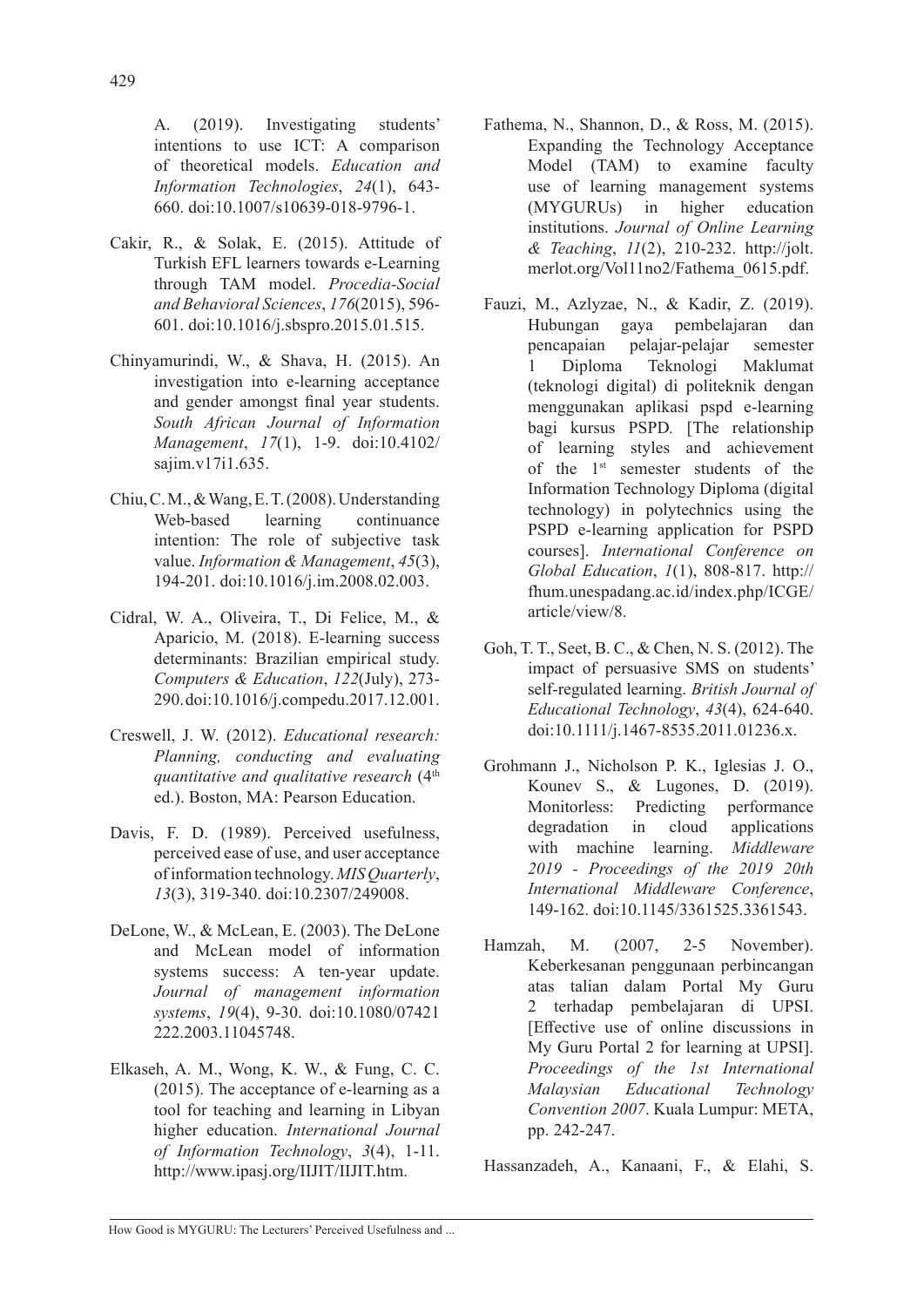(2012). A model for measuring e-learning systems success in universities. *Expert Systems with Applications*, *39*(12), 10959- 10966. doi:10.1016/j.eswa.2012.03.028.

- Ho, C. L., & Dzeng, R. J. (2010). Construction safety training via e-learning: Learning effectiveness and user satisfaction. *Computers & Education*, *55*(2), 858-867. doi:10.1016/j.compedu.2010.03.017.
- Hussein, Z. (2017). Leading to intention: The role of attitude in relation to technology acceptance model in e-learning. *Procedia Computer Science*, *105*(2017), 159-164. doi:10.1016/j.procs.2017.01.196.
- Ibrahim, R., Leng, N. S., Yusoff, R. C. M., Samy, G. N., Masrom, S., & Rizman, Z. I. (2017). E-learning acceptance based on technology acceptance model (TAM). *Journal of Fundamental and Applied Sciences*, *9*(4), 871-889. doi:10.4314/jfas. v9i4s.50.
- Islam, N. (2014). Sources of satisfaction and dissatisfaction with a learning management system in post-adoption stage: A critical incident technique approach. *Computers in Human Behavior*, *30*(2014), 249-261. doi:10.1016/j.chb.2013.09.010.
- Khalil, I. H., & Awani, A. (2018, 30 January). Malaysia negara ke-9 paling aktif media social, ke-5 paling ramai guna e-dagang. [Malaysia is the 9th most active social media country, the 5th most crowded for e-commerce]. *Astro Awani News*. http://www.astroawani.com/gaya-hidup/ malaysia-negara-ke-9-paling-aktifmedia-sosial-ke-5-paling-ramai-guna-edagang-laporan-166998.
- Krejcie, R. V., & Morgan, D. W. (1970). Determining sample size for research activities. *Educational and psychological measurement*, *30*(3), 607-610. doi:10.1177/001316447003000308.
- Lauricella, S., & Kay, R. (2013). Exploring the use of text and instant messaging in higher education classrooms. *Research in Learning Technology*, *21*(1), 1-17. doi:10.3402/rlt.v21i0.19061.
- Liaw, S. S., & Huang, H. M. (2011). A study of investigating learner's attitudes toward e-learning*. In Proceedings of 5th International Conference on Distance Learning and Education 2*. Singapore: IACSIT Press, pp. 28-32.
- Lin, S. C., Persada, S. F., & Nadlifatin, R. (2014). A study of student behavior in accepting the Blackboard Learning System: A Technology Acceptance Model (TAM) approach. *In Proceedings of the 2014 IEEE 18th international conference on computer supported cooperative work in design* (CSCWD). Hsinchu: IEEE, pp 457-462. doi:10.1109/ CSCWD.2014.6846888.
- Razak, R. A. (2017). Strategi pembelajaran aktif secara kolaboratif atas talian dalam analisis novel bahasa melayu. [Active learning strategies in a collaborative online novel analysis of the Malay language]. *JuKu: Jurnal Kurikulum & Pengajaran Asia Pasifik*, *1*(3), 34-46. https://juku. um.edu.my/article/view/7961.
- Richter, J., Hale, A. E., & Archambault, L. M. (2019). Responsible innovation and education: integrating values and technology in the classroom. *Journal of Responsible Innovation*, *6*(1), 98-103. doi: 10.1080/23299460.2018.1510713.
- Rivas, A., Fraile, J. M., Chamoso, P., González-Briones, A., Rodríguez, S., & Corchado, J. M. (2019). Students performance analysis based on machine learning techniques In: L. Uden, D. Liberona, G. Sanchez, S. Rodríguez-González (Eds). Learning technology for education challenges: Communications in computer and information science, vol 1011. Zamora, Spain: Springer. doi:10.1007/978-3-030- 20798-4\_37.
- Sakarji, S. R., Nor, K. B. M., Razali, M. M., Talib, N., Ahmad, N., & Saferdin, W. A. A. W. M. (2019). Investigating student's acceptance of e-learning using technology acceptance model among diploma in office management and technology students at UITM Melaka. *Journal of*